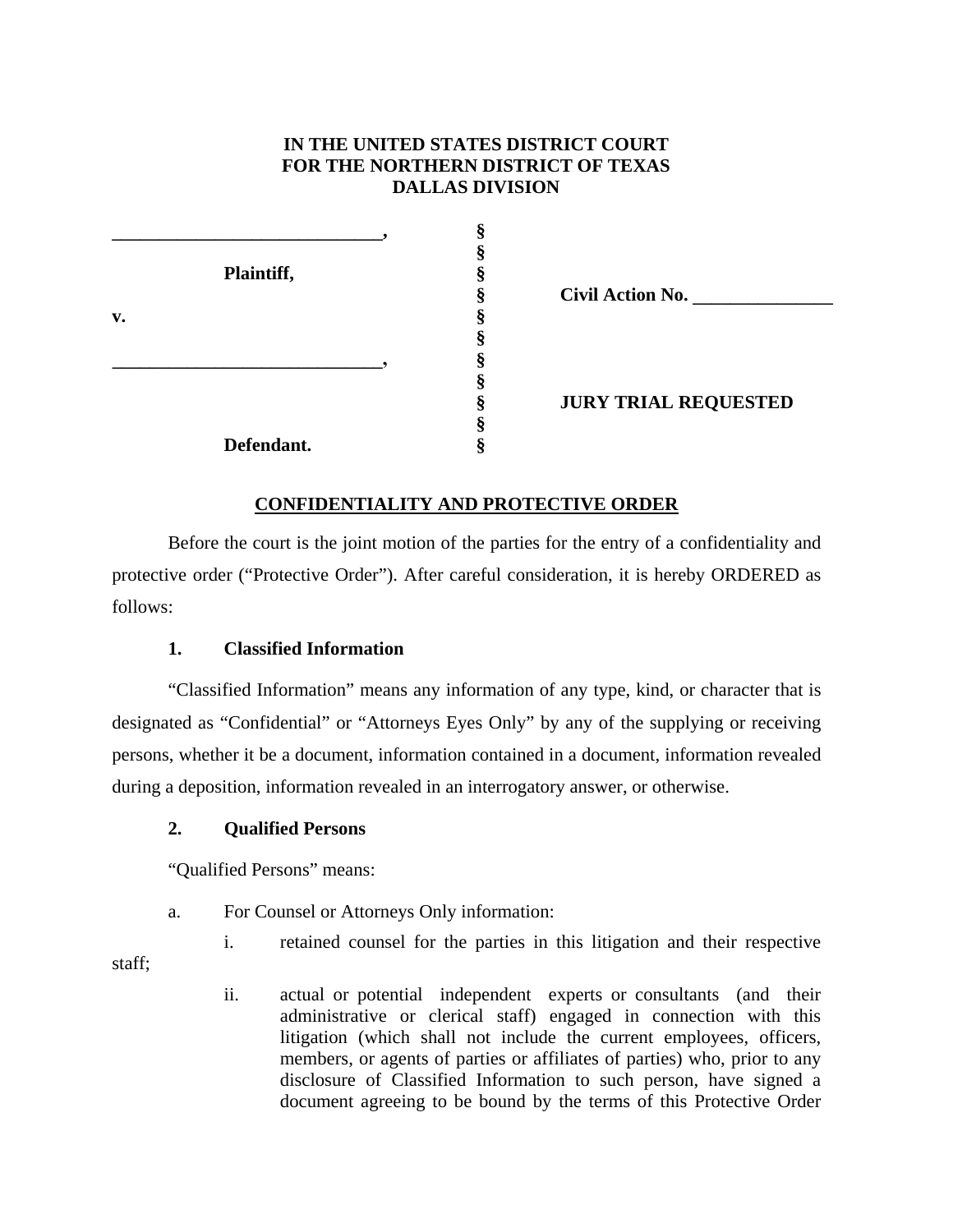(such signed document to be maintained by the attorney retaining such person) and have been designated in writing by notice to all counsel;

- iii. this court and its staff and any other tribunal or dispute resolution officer duly appointed or assigned in connection with this litigation.
- b. For Confidential information<sup>1</sup>:
	- i. the persons identified in subparagraph  $2(a)$ ;
	- ii. the party, if a natural person;
	- iii. if the party is an entity, such officers or employees of the party who are actively involved in the prosecution or defense of this case;
	- iv. litigation vendors, court reporters, and other litigation support personnel;
	- v. any person who was an author, addressee, or intended or authorized recipient of the Confidential information and who agrees to keep the information confidential, provided that such persons may see and use the Confidential information but not retain a copy.
- c. Such other person as this court may designate after notice and an opportunity to be heard.

## **3. Designation Criteria**

a. *Nonclassified Information.* Classified Information shall not include information

that either:

- i. is in the public domain at the time of disclosure, as evidenced by a written document;
- ii. becomes part of the public domain through no fault of the recipient, as evidenced by a written document;
- iii. the receiving party can show by written document was in its rightful and lawful possession at the time of disclosure; or
- iv. lawfully comes into the recipient's possession subsequent to the time of disclosure from another source without restriction as to disclosure, provided such third party has the right to make the disclosure to the receiving party.

b. *Classified Information*. A party shall designate as Classified Information only such information that the party in good faith believes in fact is confidential. Information that is generally available to the public, such as public filings, catalogues, advertising materials, and the like, shall not be designated as Classified.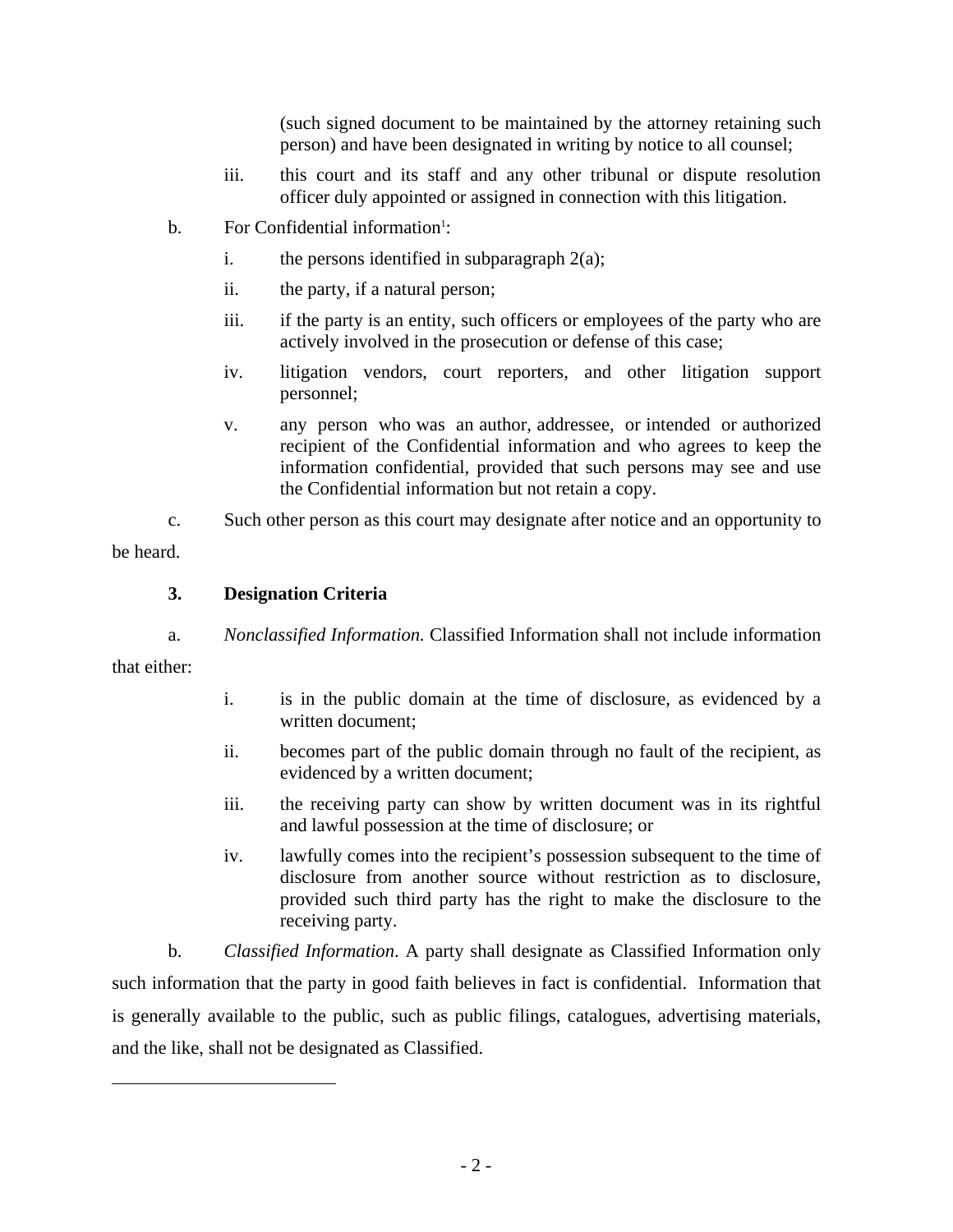Information and documents that may be designated as Classified Information include, but are not limited to, trade secrets, confidential or proprietary financial information, operational data, business plans, and competitive analyses, personnel files, personal information that is protected by law, and other sensitive information that, if not restricted as set forth in this order, may subject the producing or disclosing person to competitive or financial injury or potential legal liability to third parties.

Correspondence and other communications between the parties or with nonparties may be designated as Classified Information if the communication was made with the understanding or reasonable expectation that the information would not become generally available to the public.

c. *Attorneys Eyes Only*. The designation "Attorneys Eyes Only" shall be reserved for information that is believed to be unknown to the opposing party or parties, or any of the employees of a corporate party. For purposes of this order, so-designated information includes, but is not limited to, product formula information, design information, non-public financial information, pricing information, customer identification data, and certain study methodologies.

d. *Ultrasensitive Information.* At this point, the parties do not anticipate the need for higher levels of confidentiality as to ultrasensitive documents or information. However, in the event that a court orders that ultrasensitive documents or information be produced, the parties will negotiate and ask the court to enter an ultrasensitive information protocol in advance of production to further protect such information.

## **4. Use of Classified Information**

All Classified Information provided by any party or nonparty in the course of this litigation shall be used solely for the purpose of preparation, trial, and appeal of this litigation and for no other purpose, and shall not be disclosed except in accordance with the terms hereof.

#### **5. Marking of Documents**

Documents provided in this litigation may be designated by the producing person or by any party as Classified Information by marking each page of the documents so designated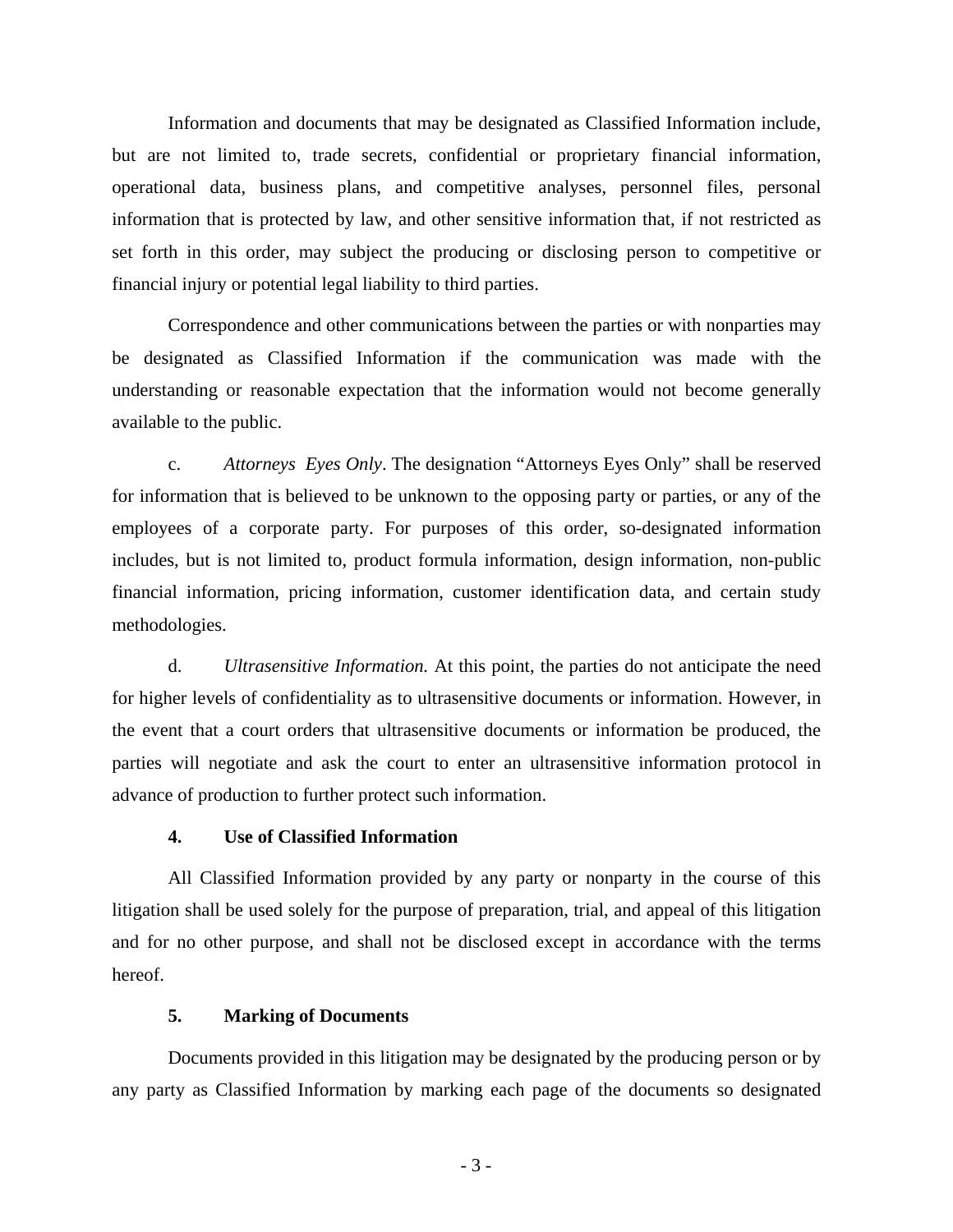with a stamp indicating that the information is "Confidential" or "Attorneys Eyes Only". In lieu of marking the original of a document, if the original is not provided, the designating party may mark the copies that are provided. Originals shall be preserved for inspection.

### **6. Disclosure at Depositions**

Information disclosed at (a) the deposition of a party or one of its present or former officers, directors, employees, agents, consultants, representatives, or independent experts retained by counsel for the purpose of this litigation, or (b) the deposition of a nonparty may be designated by any party as Classified Information by indicating on the record at the deposition that the testimony is "Confidential" or "Attorneys Eyes Only" and is subject to the provisions of this Order.

Any party also may designate information disclosed at a deposition as Classified Information by notifying all parties in writing not later than 30 days of receipt of the transcript of the specific pages and lines of the transcript that should be treated as Classified Information thereafter. Each party shall attach a copy of each such written notice to the face of the transcript and each copy thereof in that party's possession, custody, or control.

To the extent possible, the court reporter shall segregate into separate transcripts information designated as Classified Information with blank, consecutively numbered pages being provided in a nondesignated main transcript. The separate transcript containing Classified Information shall have page numbers that correspond to the blank pages in the main transcript.

Counsel for a party or a nonparty witness shall have the right to exclude from depositions any person who is not authorized to receive Classified Information pursuant to this Protective Order, but such right of exclusion shall be applicable only during periods of examination or testimony during which Classified Information is being used or discussed.

## **7. Disclosure to Qualified Persons**

a. *To Whom.* Classified Information shall not be disclosed or made available by the receiving party to persons other than Qualified Persons except as necessary to comply with applicable law or the valid order of a court of competent jurisdiction; *provided, however*, that in the event of a disclosure compelled by law or court order, the receiving party will so notify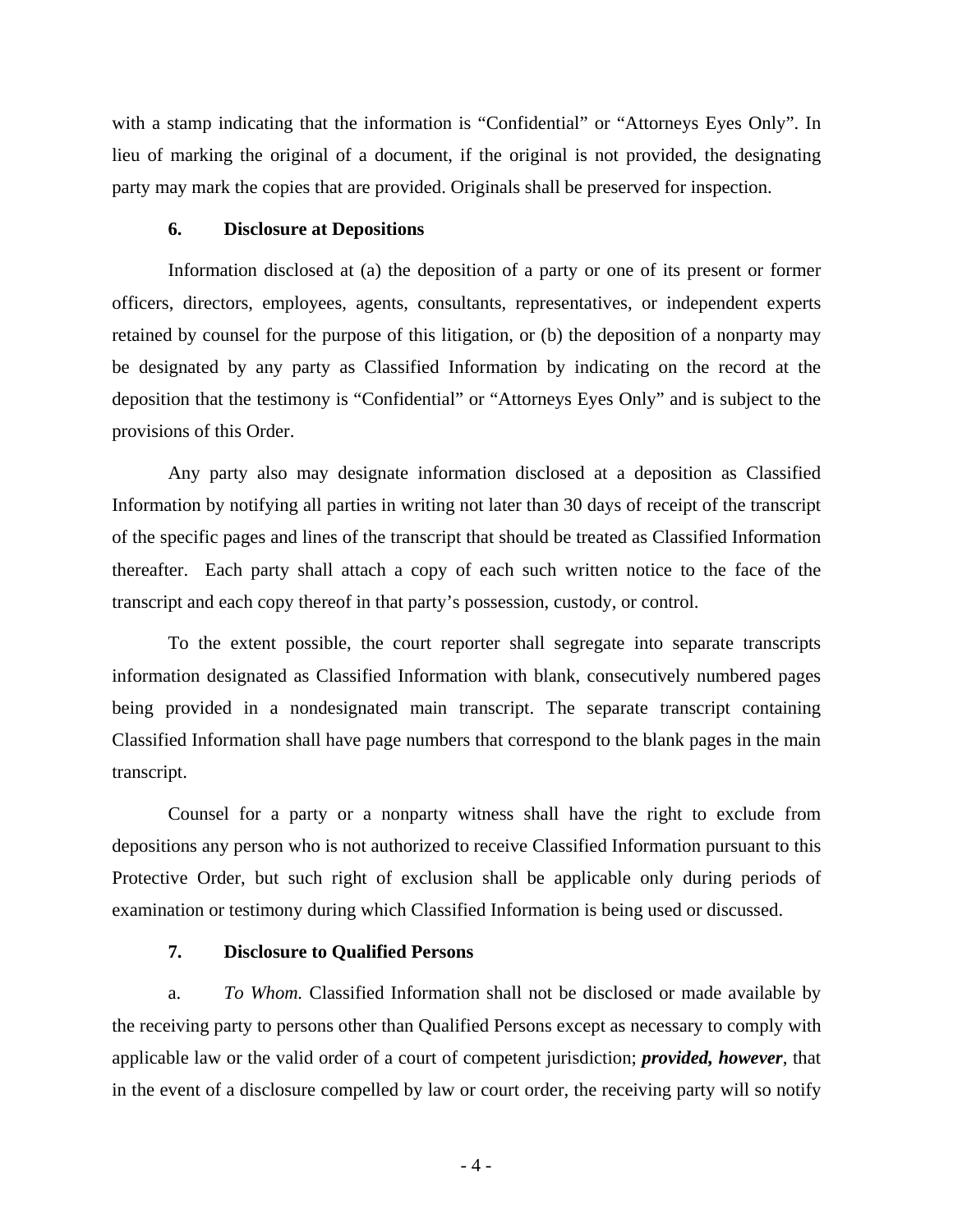the producing party as promptly as practicable (if at all possible, prior to making such disclosure) and shall seek a protective order or confidential treatment of such information. Information designated as Attorneys Eyes Only shall be restricted in circulation to Qualified Persons described in subparagraph 2(a).

b. *Condition Precedent to Disclosure*. Prior to the disclosure of Confidential information to a Qualified Person, such Qualified Person shall have signed a document agreeing to be bound by the terms of this Confidentiality and Protective Order and such signed document shall be maintained by the attorney authorizing the disclosure. A form of this signed document is attached hereto as **Exhibit A**. The Parties shall not be obligated to disclose that such documents have been signed, nor shall they be obligated to disclose the documents themselves, absent a court order granted only after both Parties have been afforded notice and the opportunity to be heard.

c. *Retention of Copies During this Litigation.* Copies of Attorneys Eyes Only information shall be maintained only in the offices of outside counsel for the receiving party and, to the extent supplied to experts described in subparagraph  $2(a)(ii)$ , in the offices of those experts. Any documents produced in this litigation, regardless of classification, that are provided to Qualified Persons shall be maintained only at the office of such Qualified Person and only necessary working copies of any such documents shall be made. Copies of documents and exhibits containing Classified Information may be prepared by independent copy services, printers, or illustrators for the purpose of this litigation.

d. Each party's outside counsel shall maintain a log of all copies of Attorneys Eyes Only documents that are delivered to Qualified Persons. Additionally, each party's outside counsel shall maintain a copy of signed documents described in subparagraph 7(b).

## **8. Unintentional Disclosures**

Documents unintentionally produced without designation as Classified Information later may be designated and shall be treated as Classified Information from the date written notice of the designation is provided to the receiving party.

If a receiving party learns of any unauthorized disclosure of Confidential information or Attorneys Eyes Only information, the party shall immediately upon learning of such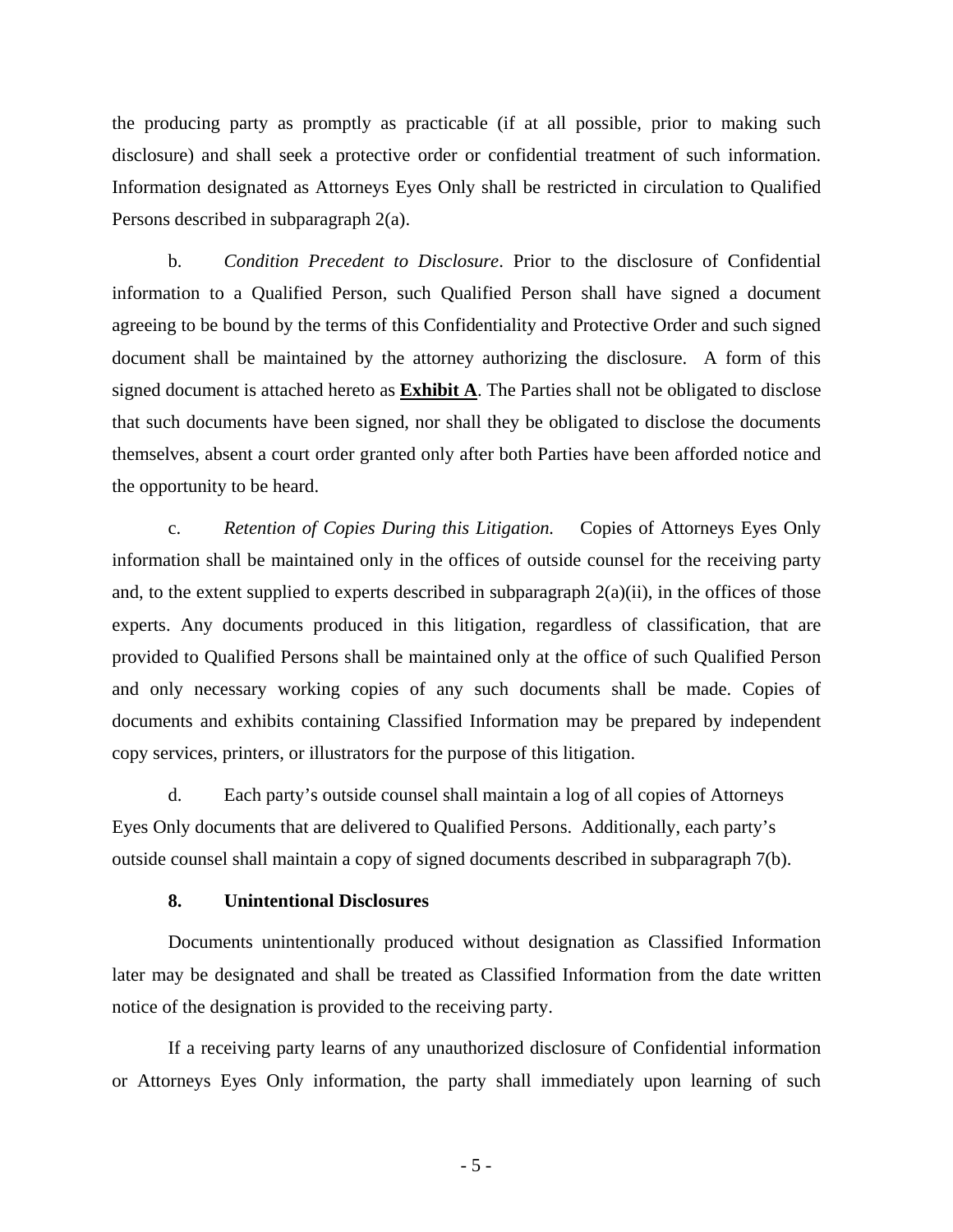disclosure inform the producing party of all pertinent facts relating to such disclosure and shall make all reasonable efforts to prevent disclosure by each unauthorized person who received such information.

#### **9. Consent to Disclosure and Use in Examination**

Nothing in this order shall prevent disclosure beyond the terms of this order if each party designating the information as Classified Information consents to such disclosure or if the court, after notice to all affected parties and nonparties, orders such disclosure. Nor shall anything in this order prevent any counsel of record from utilizing Classified Information in the examination or cross-examination of any person who is indicated on the document as being an author, source, or recipient of the Classified Information, irrespective of which party produced such information.

#### **10. Challenging the Designation**

a. *Classified Information.* A party shall not be obligated to challenge the propriety of a designation of Classified Information at the time such designation is made, and a failure to do so shall not preclude a subsequent challenge to the designation. In the event that any party to this litigation disagrees at any stage of these proceedings with the designation of any information as Classified Information, the parties shall first try to resolve the dispute in good faith on an informal basis, such as by production of redacted copies. If the dispute cannot be resolved, the objecting party may invoke this Protective Order by objecting in writing to the party who designated the document or information as Classified Information. The designating party shall then have 14 days to move the court for an order preserving the designated status of the disputed information. The disputed information shall remain Classified Information unless and until the court orders otherwise. Failure to move for an order shall constitute a termination of the status of such item as Classified Information.

b. *Qualified Persons.* In the event that any party in good faith disagrees with the designation of a person as a Qualified Person or the disclosure of particular Classified Information to such person, the parties shall first try to resolve the dispute in good faith on an informal basis. If the dispute cannot be resolved, the objecting party shall have 14 days from the date of the designation or, in the event particular Classified Information is requested subsequent to the designation of the Qualified Person, 14 days from service of the request to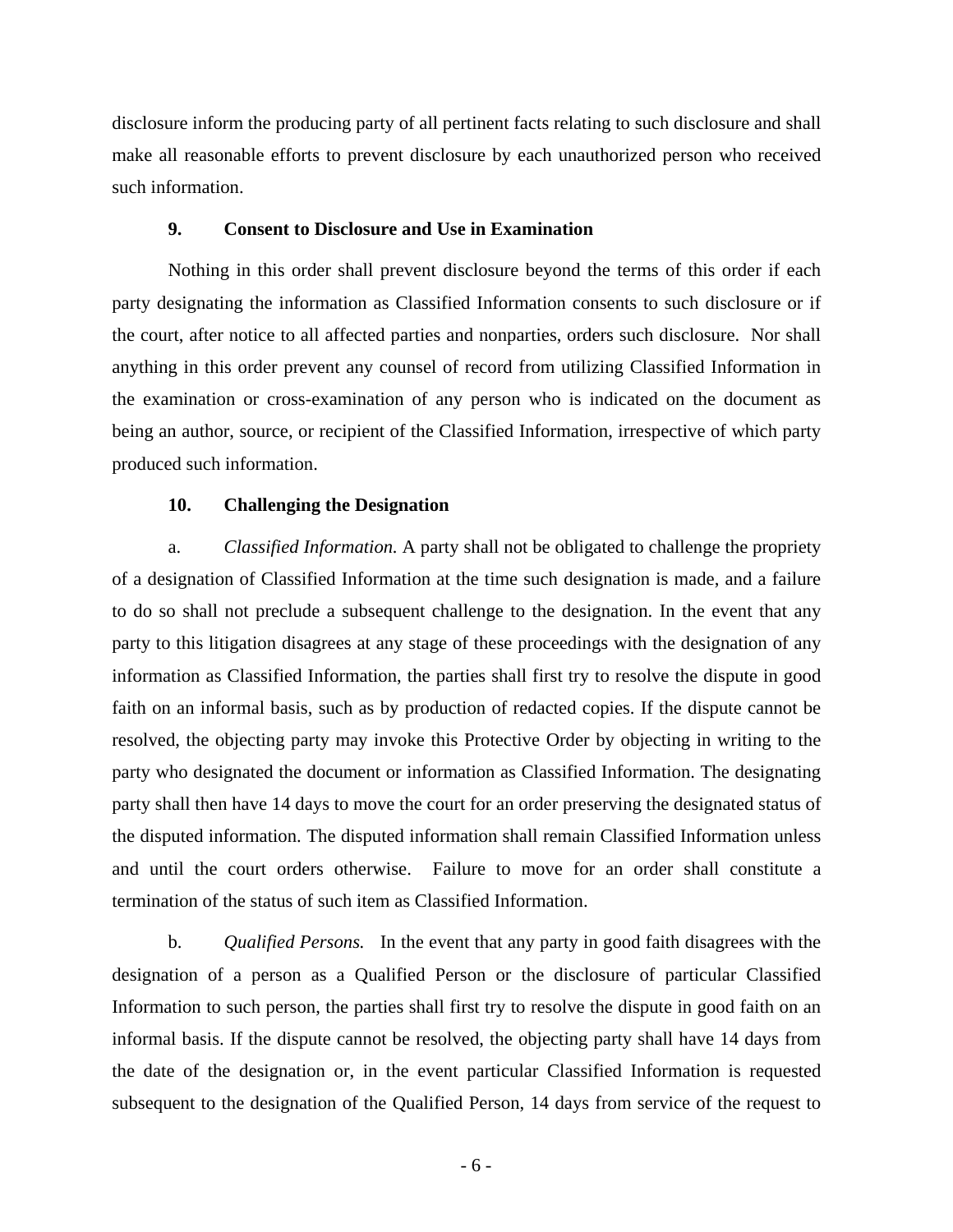move the court for an order denying the disposed person (a) status as a Qualified Person, or (b) access to particular Classified Information. The objecting person shall have the burden of demonstrating that disclosure to the disputed person would expose the objecting party to the risk of serious harm. Upon the timely filing of such a motion, no disclosure of Classified Information shall be made to the disputed person unless and until the court enters an order preserving the designation.

#### **11. Manner of Use in Proceedings**

In the event a party wishes to use any Classified Information in affidavits, declarations, briefs, memoranda of law, or other papers filed in this litigation, the party shall do one of the following: (1) with the consent of the producing party, file only a redacted copy of the information; (2) where appropriate (e.g., in connection with discovery and evidentiary motions) provide the information solely for *in camera* review; or (3) file such information under seal with the court consistent with the sealing requirements of the court.

#### **12. Filing Under Seal**

The clerk of this court is directed to maintain under seal all documents, transcripts of deposition testimony, answers to interrogatories, admissions, and other papers filed under seal in this litigation that have been designated, in whole or in part, as Classified Information by any party to this litigation consistent with the sealing requirements of the court.

#### **13. Return of Documents**

Not later than 120 days after conclusion of this litigation and any appeal related to it, any Classified Information, all reproductions of such information, and any notes, summaries, or descriptions of such information in the possession of any of the persons specified in paragraph 2 (except subparagraph  $2(a)(iii)$ ) shall be returned to the producing party or destroyed, except as this court may otherwise order or to the extent such information has been used as evidence at any trial or hearing.

#### **14. Ongoing Obligations**

Insofar as the provisions of this Protective Order, or any other protective orders entered in this litigation, restrict the communication and use of the information protected by it, such provisions shall continue to be binding after the conclusion of this litigation, except that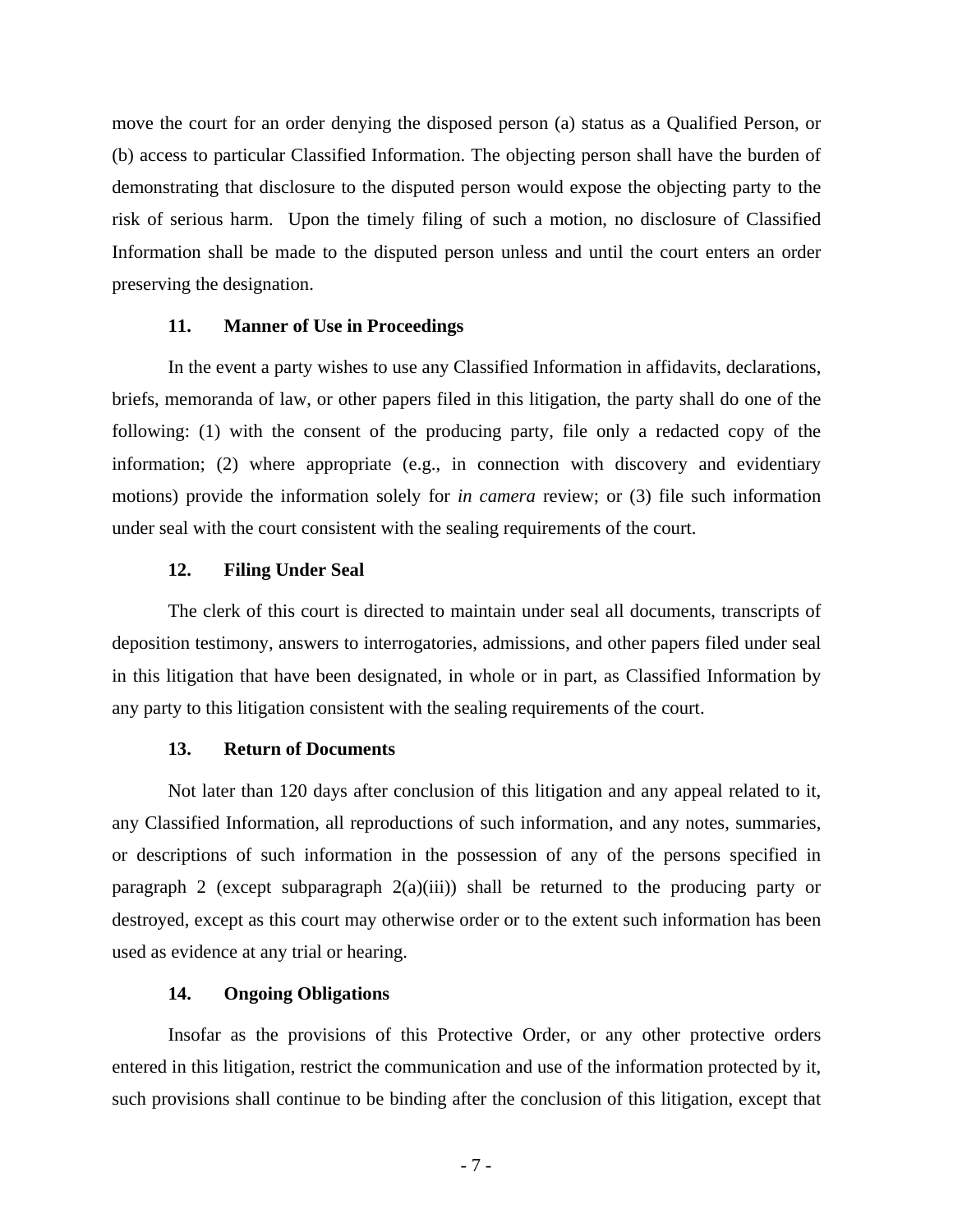(a) there shall be no restriction on documents that are used as exhibits in open court unless such exhibits were filed under seal, and (b) a party may seek the written permission of the producing party or order of the court with respect to dissolution or modification of this, or any other, protective order.

## **15. Advice to Clients**

This order shall not bar any attorney in the course of rendering advice to such attorney's client with respect to this litigation from conveying to any party client the attorney's evaluation in a general way of Classified Information produced or exchanged under the terms of this order; provided, however, that in rendering such advice and otherwise communicating with the client, the attorney shall not disclose the specific contents of any Classified Information produced by another party if such disclosure would be contrary to the terms of this Protective Order.

#### **16. Duty to Ensure Compliance**

Any party designating any person as a Qualified Person shall have the duty to reasonably ensure that such person observes the terms of this Protective Order and shall be responsible upon breach of such duty for the failure of such person to observe the terms of this Protective Order.

#### **17. Modification and Exceptions**

The parties may, by stipulation, provide for exceptions to this order and any party may seek an order of this court modifying this Protective Order.

The Court is not bound by this agreement and may make changes as it deems necessary at any time.

It is SO ORDERED this  $\_\_$  day of  $\_\_$ , 20 $\_\_$ .

\_\_\_\_\_\_\_\_\_\_\_\_\_\_\_\_\_\_\_\_\_\_\_\_\_\_\_